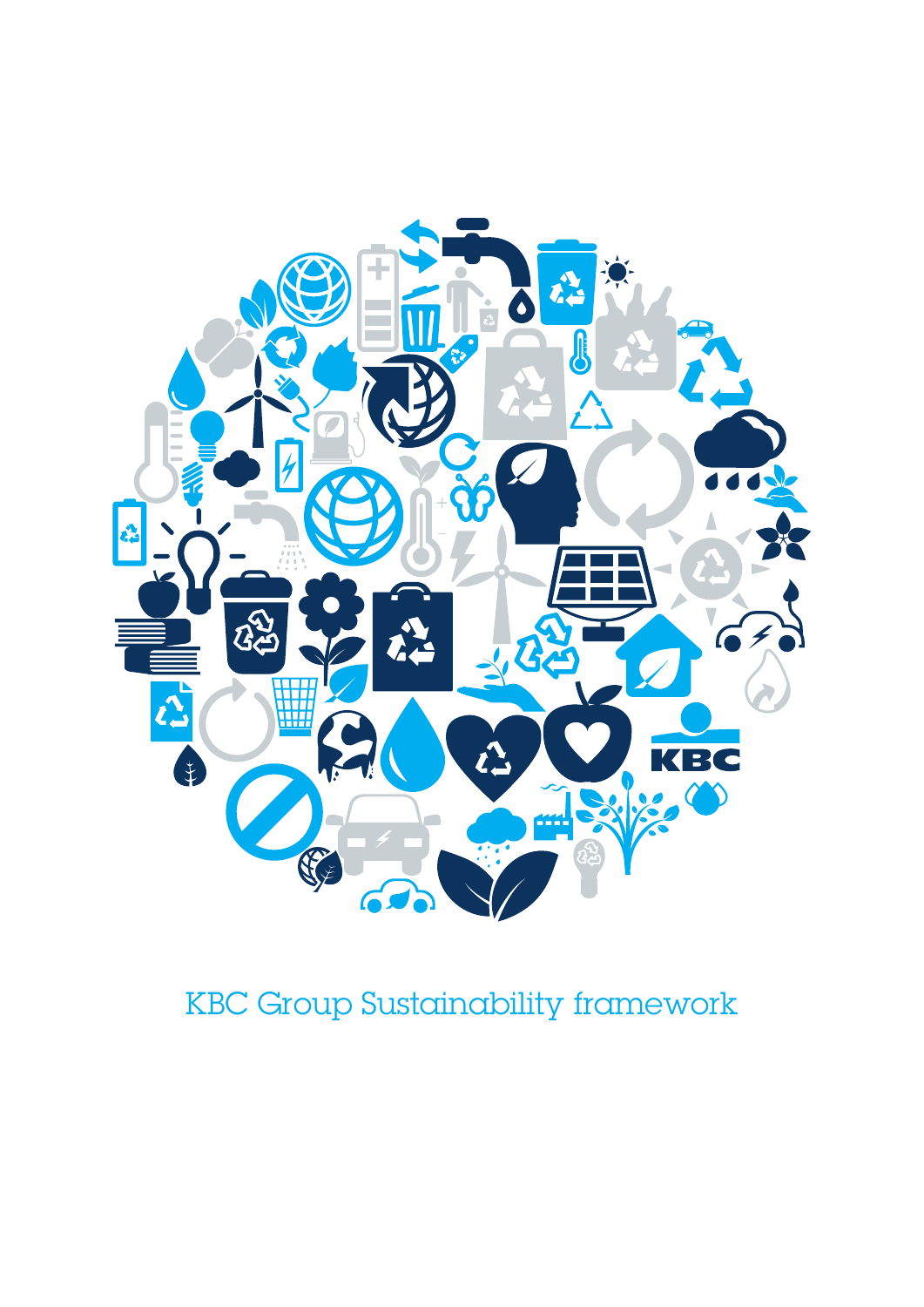## **CONTENTS**

| $1_{-}$ |        |                                                                            |  |  |
|---------|--------|----------------------------------------------------------------------------|--|--|
|         | 1.1.   |                                                                            |  |  |
|         | 1.2.   |                                                                            |  |  |
| 2.      |        |                                                                            |  |  |
|         | 2.1.   |                                                                            |  |  |
|         | 2.2.   |                                                                            |  |  |
| 3.      |        |                                                                            |  |  |
| 4.      |        |                                                                            |  |  |
|         | 4.1.   |                                                                            |  |  |
|         | 4.2.   |                                                                            |  |  |
|         | 4.2.1. |                                                                            |  |  |
|         | 4.2.2. |                                                                            |  |  |
|         | 4.2.3. |                                                                            |  |  |
|         | 4.2.4. |                                                                            |  |  |
|         | 4.2.5. |                                                                            |  |  |
|         | 4.2.6. |                                                                            |  |  |
|         | 4.2.7. |                                                                            |  |  |
|         | 4.2.8. |                                                                            |  |  |
|         |        | Cultivation, production, processing or trading/wholesale of addictive and  |  |  |
|         |        | Gambling activities (including sports- and online gambling)  14            |  |  |
|         |        |                                                                            |  |  |
|         |        |                                                                            |  |  |
|         |        | Land acquisition and the involuntary resettlement of indigenous people  16 |  |  |
|         |        |                                                                            |  |  |
|         | 4.2.9. |                                                                            |  |  |
| 4.3.    |        |                                                                            |  |  |
| 5.      |        |                                                                            |  |  |

T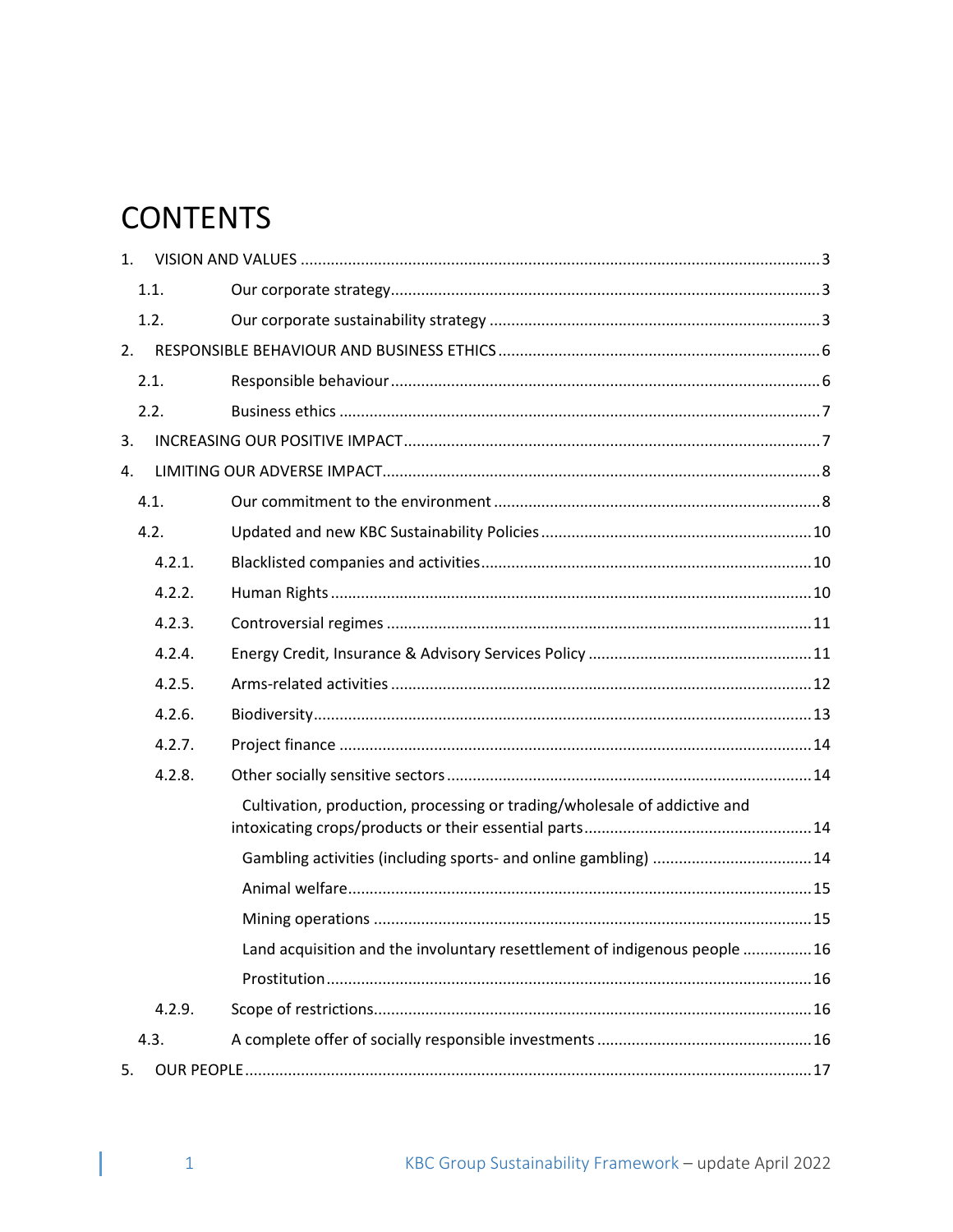$\overline{\phantom{a}}$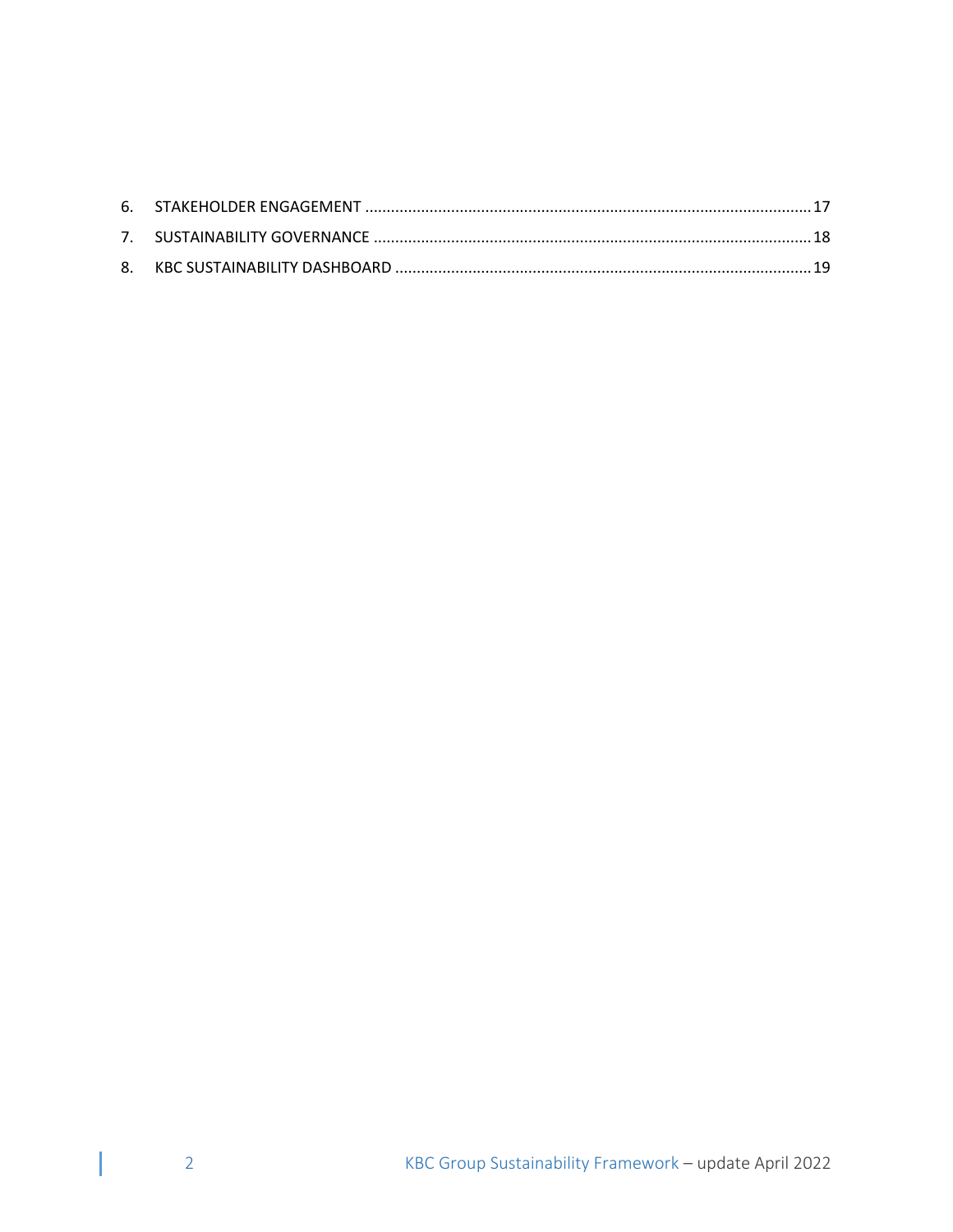## <span id="page-3-0"></span>1. VISION AND VALUES

### <span id="page-3-1"></span>1.1. Our corporate strategy

Our strategy rests on the following principles:

- We put our clients at the centre of everything we do.
- We look to offer our clients a unique bank-insurance experience.
- We focus on our group's long-term development and aim to achieve sustainable and profitable growth.
- We meet our responsibility to society and local economies.
- We implement our strategy within a strict risk, capital and liquidity management framework.

As part of our PEARL+ business culture, we focus on jointly developing solutions, initiatives and ideas within the group.

Through our activities, we want to help our clients to both realise and protect their dreams and projects. It is our ambition to be the reference for bank-insurance in all our core markets.

### <span id="page-3-2"></span>1.2. Our corporate sustainability strategy

Sustainability to us means that we are able to respond to the expectations of all involved stakeholders, not only today but also going forward. The basic condition for sustainability is financial resilience and vice-versa. Only by focussing on long-term sustained financial performance and a strict risk management, we are able to honour all our commitments without external support.

We have translated our sustainability strategy in three cornerstones:

- **Limiting our negative impact on society** by implementing strict policies and sustainability guidelines, by reducing our own environmental footprint and by our approach towards Socially Responsible Investments.
- **Increasing our positive impact on society** in those areas where we can make a difference through our everyday activities.
- **Encouraging responsible behaviour among all our employees**

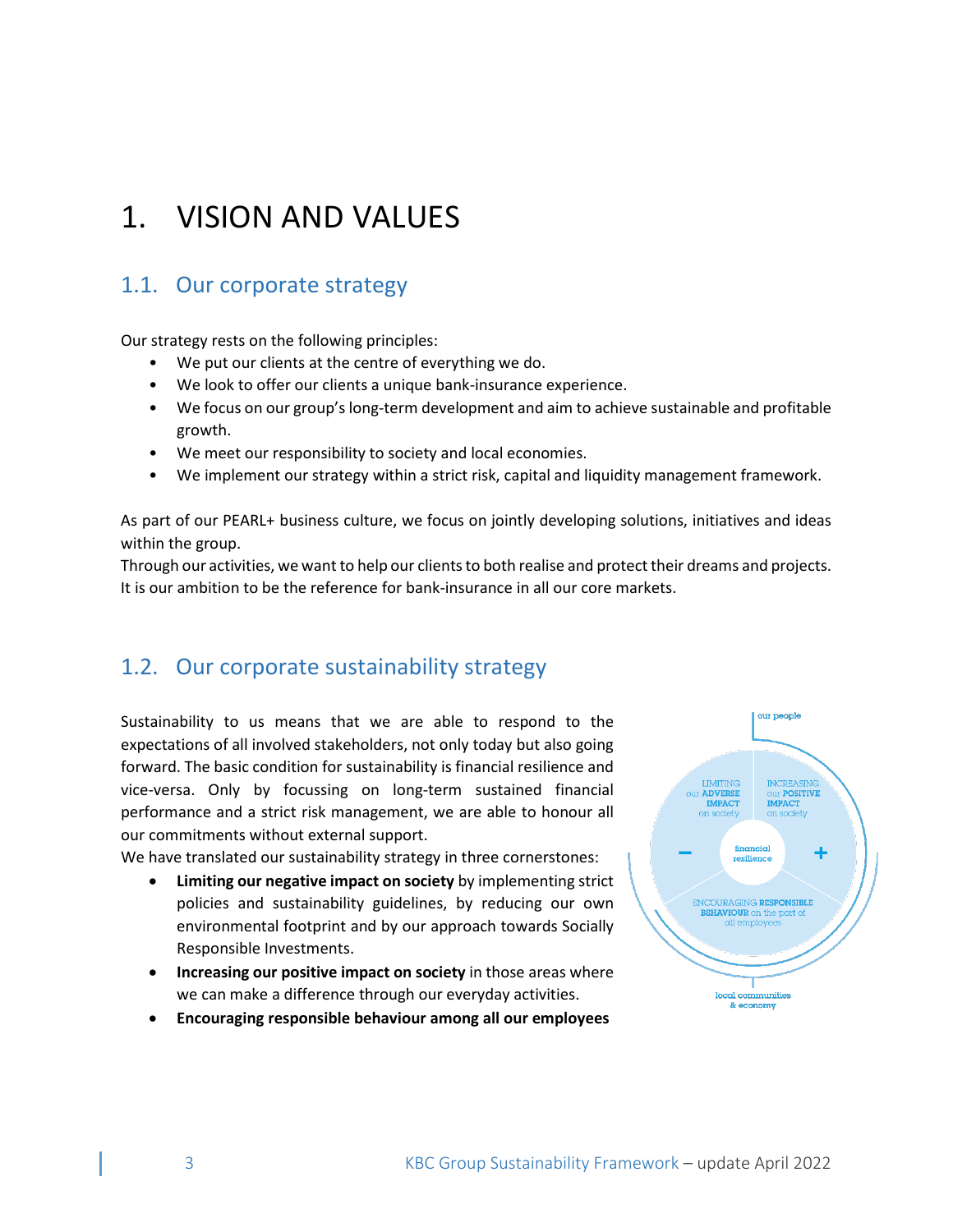In implementing our sustainability strategy, we focus on **the local communities and economy**. We are conscious of the impact of our operations on society, and respond to societal needs and expectations in a balanced, relevant and transparent manner. In doing so, we acknowledge the special approach in each of the local economies of the core markets in which we operate.

**Our people** represent our 'human capital' and are one of the main drivers to creating sustainable value as a bank-insurer. We encourage all our employees to behave in a way that is responsive, respectful and result-driven.

#### **Commitment to the UN Sustainable Development Goals**

In September 2015, the UN member states agreed the Sustainable Development Goals (SDGs), a universal set of goals, targets and indicators, which define global sustainable development priorities and aspirations for 2030. The SDGs call for worldwide action by government, business and civil society to end poverty, protect the planet and ensure prosperity for all.

Business has an important role to play in addressing the sustainable development challenges, alongside action and cooperation by all the other actors in society. The SDGs encourage companies to reduce their negative impact while enhancing their positive contribution to the sustainable development agenda.

As a financial institution, we are an important driving force for the real economy and therefore have an important impact on the SDGs. By contributing to the economic well-being of companies, private individuals and governments, we can increase their ability to achieve better social outcomes. Moreover, through our lending, insurance and asset management activities, we can direct the social and environmental influence of our operations.

Although the 17 SDGs are all interconnected and relevant and even though we work to achieve all of them through our sustainability policy, we have identified a number of high-impact areas where we believe KBC can contribute most positively as a bank-insurer to the implementation of the SDGs and minimise the negative impact we might have on them. We have aligned our sustainability strategy with the UN's Sustainable Development Goals. Based on the SDGs we have translated our strategy into three cornerstones, which are dealt with elsewhere in this document under *Responsible behaviour and* [business ethics'](#page-6-0), ['Increasing our positive impact](#page-7-1) on society' and ['Limiting our adverse impact](#page-8-0) on society'.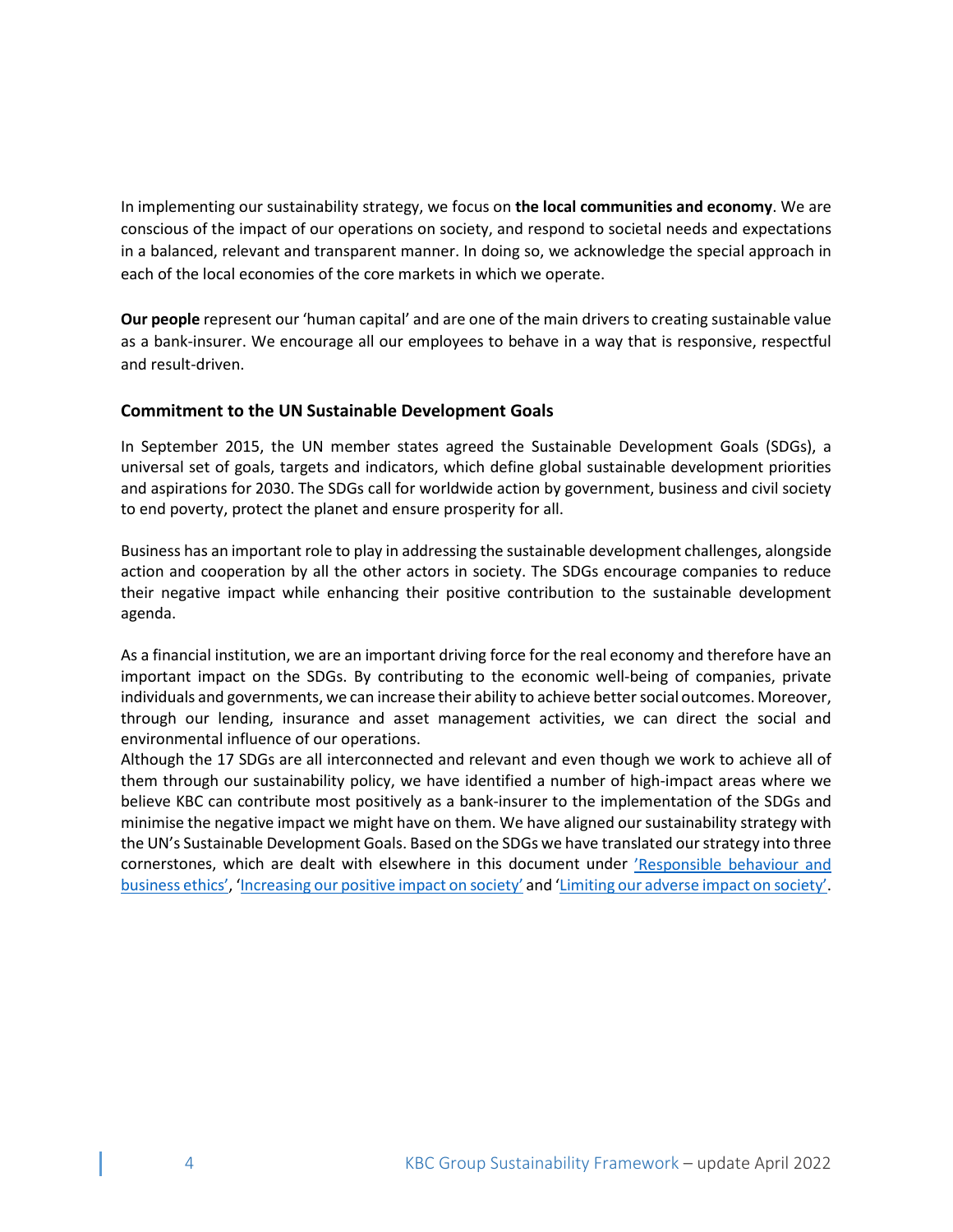| <b>3</b> GOOD HEALTH           | SDG 3 - Good health and well-being<br>We develop banking and insurance products that focus on health, health care and<br>improving quality of life. Our social projects too focus on themes like health and<br>road safety, where we also aim to achieve a greater impact. We promote a good<br>work-life balance among our employees.                                                                                                                                                                                                                                                                                                                                                                                                                                                                                                                                    |
|--------------------------------|---------------------------------------------------------------------------------------------------------------------------------------------------------------------------------------------------------------------------------------------------------------------------------------------------------------------------------------------------------------------------------------------------------------------------------------------------------------------------------------------------------------------------------------------------------------------------------------------------------------------------------------------------------------------------------------------------------------------------------------------------------------------------------------------------------------------------------------------------------------------------|
| AFFORDABLE AND<br>Clean Energy | SDG 7 - Affordable and clean energy<br>We actively contribute to raising the share of renewables in the energy mix. We<br>invest in initiatives in the field of renewable energy and energy efficiency through<br>our banking and insurance activities and have put in place a gradual exit programme<br>for the financing of non-sustainable energy solutions such as thermal coal, oil and<br>gas.                                                                                                                                                                                                                                                                                                                                                                                                                                                                      |
| <b>8</b> DECENT WORK AND       | SDG 8 - Decent work and economic growth<br>Our banking and insurance business supports entrepreneurship and job creation<br>and contributes to sustainable economic growth. We support new businesses and<br>invest in innovation and technology through alliances with start-ups and financial<br>technology companies (fintechs) and we stimulate female entrepreneurship<br>through our accelerator for start-ups in Belgium. We play an important role in<br>protecting basic labour rights, fair pay, equal opportunities and training and<br>development opportunities for all our employees. Through our microfinance and<br>microinsurance activities - in partnership with BRS - we provide rural entrepreneurs<br>and farmers in the South access to financial services, facilitating sustainable local<br>development and contributing to financial inclusion. |
| <b>CONSUMPTIO</b>              | SDG 12 - Responsible consumption and production<br>We support the transition to a low-carbon and circular economy. We develop<br>sustainable banking and insurance products and services that meet a range of social<br>and environmental challenges. We actively promote responsible investment funds<br>(RI) among our clients and propose such funds as our first offer and preferred<br>investment solutions. We endeavour to mitigate our own negative impact on the<br>environment by dealing sustainably with energy, paper, water, mobility and waste<br>and by reducing our greenhouse gas emissions.                                                                                                                                                                                                                                                            |
| <b>13 GLIMATE</b>              | <b>SDG 13 - Climate action</b><br>Our loan, investment and insurance portfolios are governed by strict environmental<br>policies. Through the KBC Sustainable Finance Programme, we are increasingly<br>focusing on the climate impact of our credit, insurance and advisory businesses. As                                                                                                                                                                                                                                                                                                                                                                                                                                                                                                                                                                               |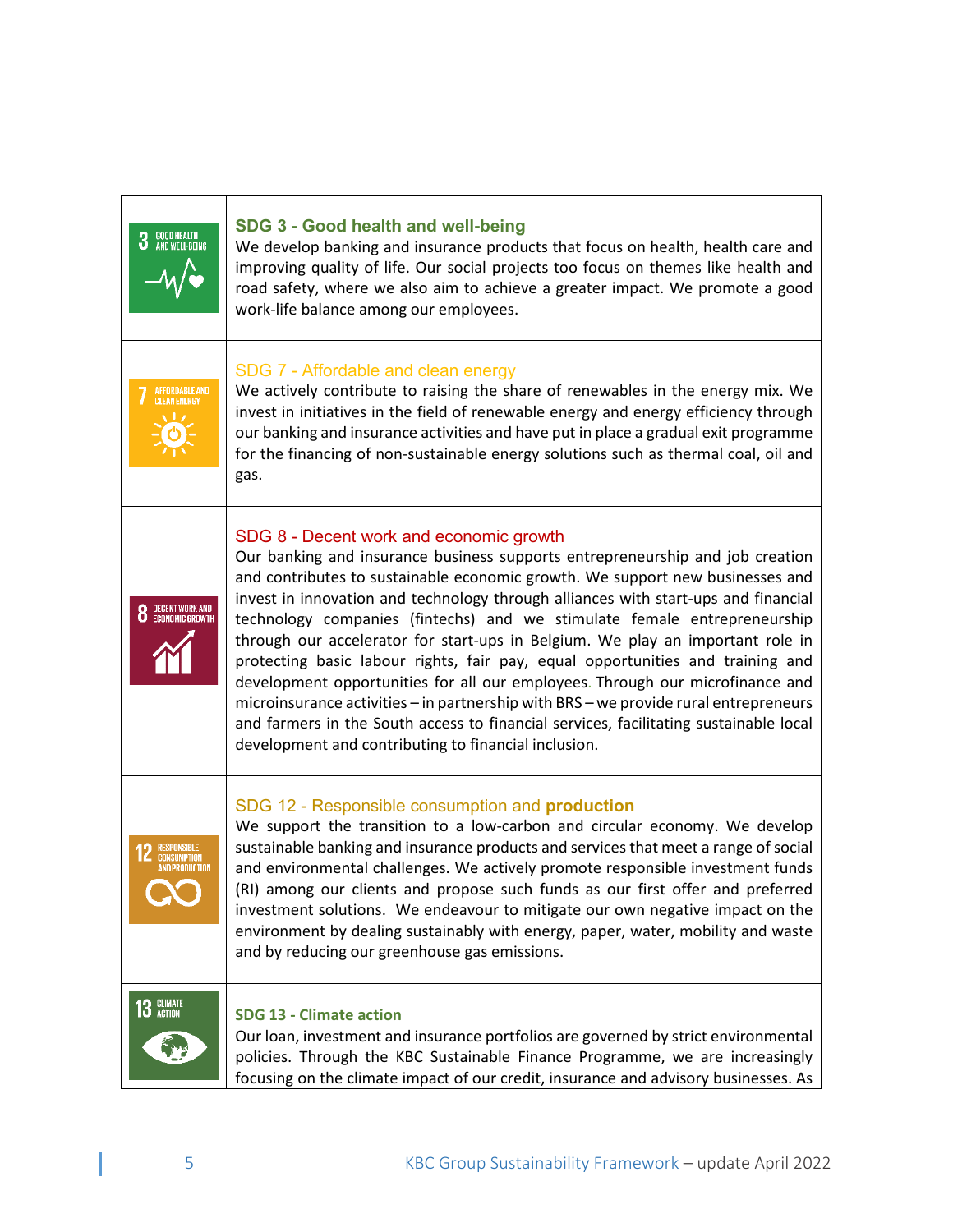a signatory of the Collective Commitment to Climate Action (CCCA), we are gradually adjusting our portfolios to bring them in line with the Paris Agreement. RI funds are a key focus area of our sustainability strategy and climate action. We look at the climate performance of investees and actively engage with them on these matters. We develop business solutions that help clients reduce their greenhouse gas (GHG) emissions with a view to making the transition to a low-carbon economy. We limit our own environmental impact and communicate on this topic. We seek to address climate-related risks and focus on related opportunities in that area.

# <span id="page-6-0"></span>2. RESPONSIBLE BEHAVIOUR AND BUSINESS **ETHICS**

When carrying out our activities, it is evident we respect prevailing laws and regulations, but we also impose stringent rules on ourselves in terms of ethical behaviour, openness and transparency, discretion and privacy.

### <span id="page-6-1"></span>2.1. Responsible behaviour

**[Responsible behaviour](https://www.kbc.com/en/responsible-behaviour)** is the basic layer of sustainability at KBC. In order to maintain and grow trust, it is of utmost importance that we behave responsibly in everything we do, at all layers of the organisation, each and every day. KBC therefore considers responsible behaviour as absolutely necessary to successfully implement an effective and credible sustainability strategy. This means that the mindset of all KBC-staff should go beyond regulation and compliance. As client centricity lies at the heart of our corporate reference strategy, we also specifically focus on responsible selling and providing responsible advice.

The basic principles are embedded into our PEARL+ values of Respect for our clients, colleagues, society and KBC itself, together with our Responsive and Result-driven spirit. The foundation of responsible behaviour is integrity, which entails honesty, correctness, transparency and confidentiality, combined with a sound risk awareness. As responsible behaviour is tricky to define, we have specifically decided not to draw up precise guidelines for it, but to set out the underlying principles instead. These are presented in the 'My Responsible Behaviour Compass' guide, which contains various situation with which employees might be confronted in their everyday work. We also pay particular attention to training and awareness. For instance, we have developed an internal programme to explore issues such as professional integrity, advising clients appropriately and dealing with dilemmas.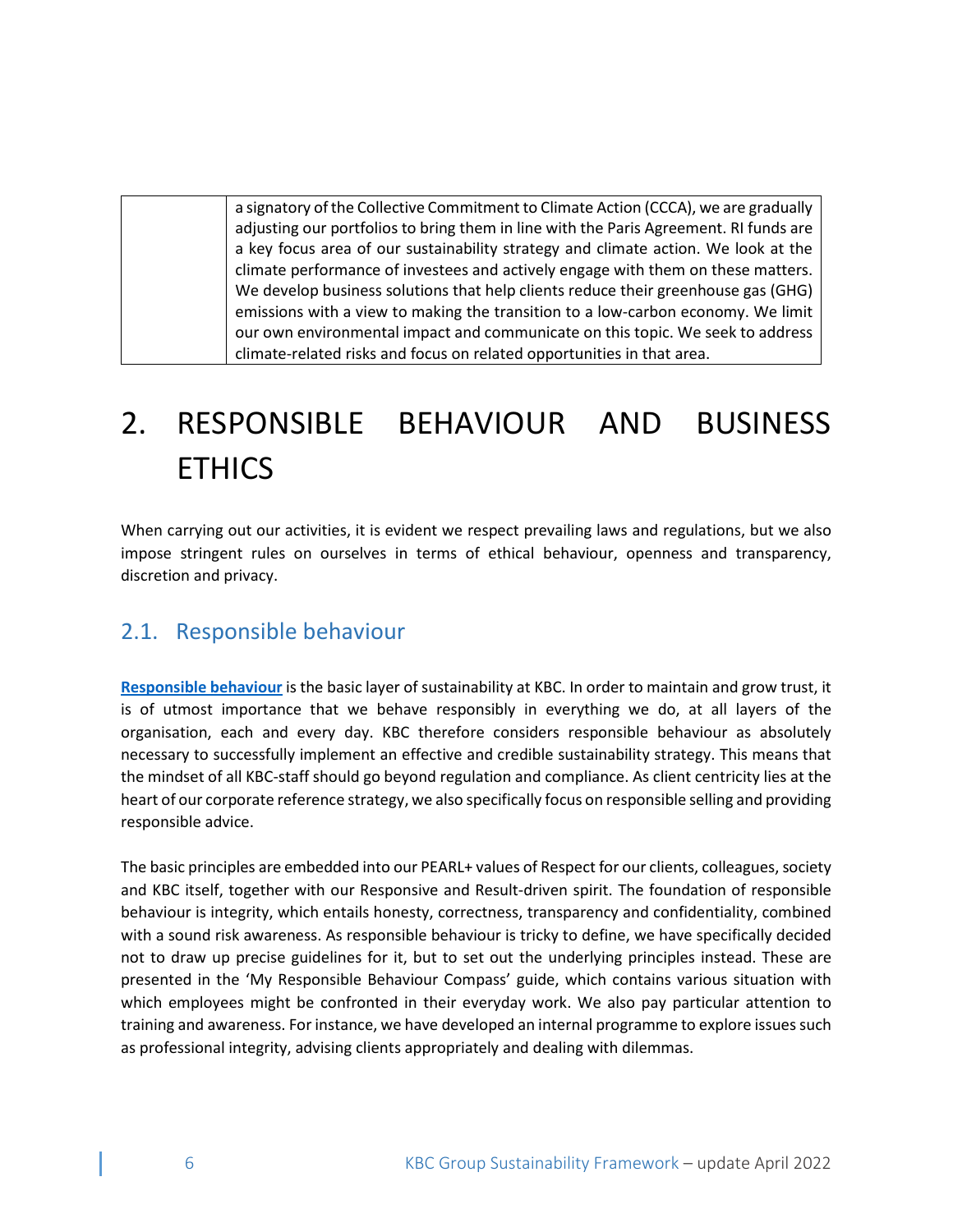### <span id="page-7-0"></span>2.2. Business ethics

We offer our banking and insurance services based on sound [company values.](https://www.kbc.com/en/about-us/our-culture-and-values.html?zone=topnav) In all our activities, we comply with all relevant rules and regulations and with corporate policies and guidelines that ensure ethical business. When carrying out our activities, we respect the relevant laws and regulations, but also impose stringent rules on ourselves in terms of ethical behaviour, openness and transparency, discretion and privacy. The Corporate Compliance Division ensures that guidelines are observed, information remains confidential and privacy is respected. All policies are reviewed on a regular basis and updated if necessary in order to always meet the changing environment, requirements and regulations. For more information about our policies, guidelines and the Compliance Division, please visit [www.kbc.com.](http://www.kbc.com/en/business-ethics)



Our focus on responsible behaviour as the foundation for sustainability at KBC is not linked to a specific SDG but to the minimum expectation towards all companies committed to achieving the Sustainable Development Goals. This is the recognition of the responsibility to comply with all relevant legislation, uphold internationally recognised minimum standards and to respect universal rights.

## <span id="page-7-1"></span>3. INCREASING OUR POSITIVE IMPACT

Sustainability is not just about philanthropy and supporting local initiatives with sponsorship. Although these aspects continue to have great importance for KBC Group in its various home markets, its renewed Corporate Sustainability strategy seeks to go beyond this approach and create added value by:

- focusing on a number of genuine societal needs, and
- actively responding to these societal needs by developing business solutions in which only a bank-insurer can provide the elements that really make a difference.

Based on these criteria and taking into account the local context in our different home markets, the following sustainability-focus domains have been defined:

- On a KBC Group level in all home markets:
	- o [Environmental responsibility](https://www.kbc.com/en/corporate-sustainability/making-a-difference-for-society/environmental-responsibility.html)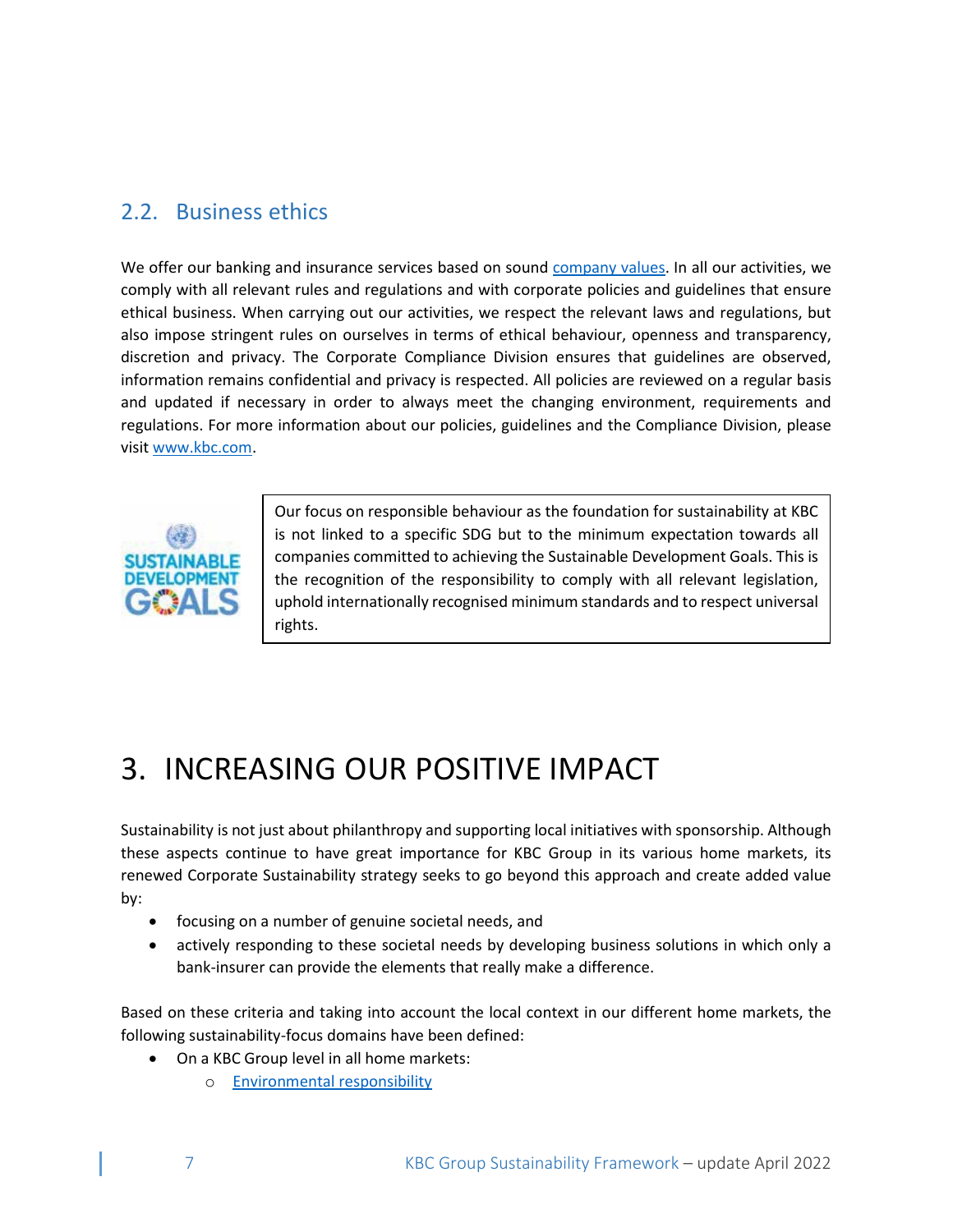- o [Financial literacy](https://www.kbc.com/en/corporate-sustainability/making-a-difference-for-society/financial-literacy.html)
- o [Stimulating entrepreneurship](https://www.kbc.com/en/corporate-sustainability/making-a-difference-for-society/entrepreneurship.html)
- In Belgium and the Czech Republic:
	- o [Longevity](https://www.kbc.com/en/corporate-sustainability/making-a-difference-for-society/longevity.html)
- In Hungary, Slovakia, Bulgaria and Ireland:
	- o [Health](https://www.kbc.com/en/corporate-sustainability/making-a-difference-for-society/health.html)

Initiatives were already launched and KBC will continue working on other business solutions that contribute positively to these societal challenges. For specific examples, please refer t[o www.kbc.com.](http://www.kbc.com/en/making-difference-society)

Over the entire development process, new, innovative business solutions are checked against the Sustainability Framework, which allows us to launch sustainable products and services that meet clients' needs.

## <span id="page-8-0"></span>4. LIMITING OUR ADVERSE IMPACT

Generating sustainable, profitable growth and contributing to a more sustainable society go hand in hand. This means that, as a bank-insurer, we also seek to limit our adverse impact on society as much as feasible. We want to achieve this ambition by:

- [Reducing our own environmental footprint.](https://www.kbc.com/en/corporate-sustainability/limiting-our-adverse-impact/our-own-environmental-footprint.html)
- Applying [strict sustainability policies](https://www.kbc.com/en/corporate-sustainability/limiting-our-adverse-impact/kbc-sustainability-policies.html) to our business activities in respect of human rights, the environment, business ethics and sensitive/controversial societal issues. These sustainability policies are reviewed and updated every two years to make sure that our policies continue to meet the concerns and expectations of society. The recently updated and new KBC Sustainability Policies are set out elsewhere in this document. Please visit [www.kbc.com](https://www.kbc.com/en/corporate-sustainability/setting-rules-and-policies.html) for more details on all KBC policies.
- Offering a complete range of

### <span id="page-8-1"></span>4.1. Our commitment to the environment

Environmental Responsibility is one of the selected domains KBC wants to focus on in playing its role in society. Since climate change is one of the biggest global challenges for the 21st century, our main objective is to contribute to the transition to a low-carbon economy and society.

We are aware that we have an impact through our operations and businesses. To limit our direct and indirect impact on global warming, we started a group-wide programme: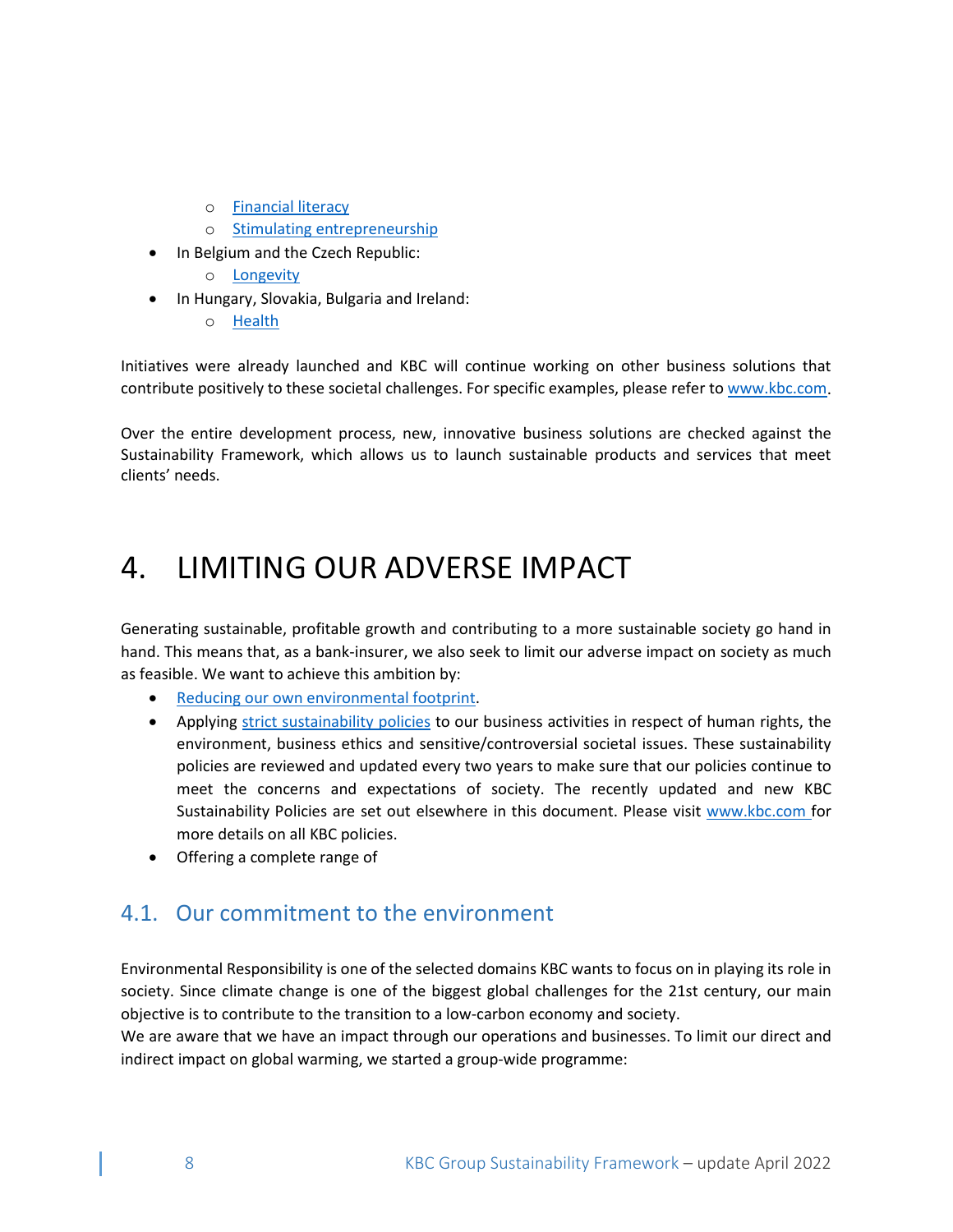- to reduce our own environmental footprint,
- to regularly review the KBC Sustainability policies,
- to leverage the transition to a low carbon economy by taking initiatives in our various core business lines: supporting energy efficiency, renewable energy, sustainable mobility and the circular economy.

In the run-up to the Paris UN Conference on climate change (COP21) in December 2015, KBC Group emphasised this commitment by signing the 'Message from Belgian stakeholders in support of the [COP21'.](https://www.kbc.com/content/dam/kbccom/doc/sustainability-responsibility/FrameworkPolicies/CSD_COP21EngagementLetterandSignatories_EN.pdf)

#### **Reducing KBC's own environmental footprint**

In 2015, KBC Group has committed to reducing its own GHG emissions (excluding commuter travel) by at least 20% by 2020 (relative to 2015). We have translated this aim into action plans in each core country. Because we were ahead of schedule, we decided in 2018, to raise our target to -25% by 2020 compared to 2015 (both in absolute terms and per FTE). In 2020 we decided to raise our long term targets and to include commuter travel into the scope of our targets. We want to cut our GHG emissions (both absolute and per FTE) by 80% for the period 2015-2030. In addition we have committed to achieving net climate neutrality related to the GHG emissions from our own operations by offsetting our remaining direct environmental emissions from 2021 onwards. At the same time, we reached 100% renewable electricity consumption in 2021.

For more information on our own environmental footprint and our targets please visi[t www.kbc.com.](http://www.kbc.com/en/our-own-environmental-footprint)

#### **Our indirect impact**

We have strict policies in place to limit the environmental impact of our core activities in order to reduce the climate and environmental effects of our portfolio of loans, investments and insurance activities. For more details, please refer to the policies section in this framework.

#### **Initiatives in the different core business lines**

Key to our sustainability approach is the fact that KBC wants to offer core business solutions, i.e. lending, investments, insurance and advisory, to boost a low-carbon, circular economy. KBC wants to actively support energy efficiency, promote sustainable renewable energy, support sustainable, safe mobility and incentivise circular businesses. Some initiatives can be found o[n www.kbc.com.](https://www.kbc.com/en/corporate-sustainability/limiting-our-adverse-impact/our-own-environmental-footprint.html?zone=topnav)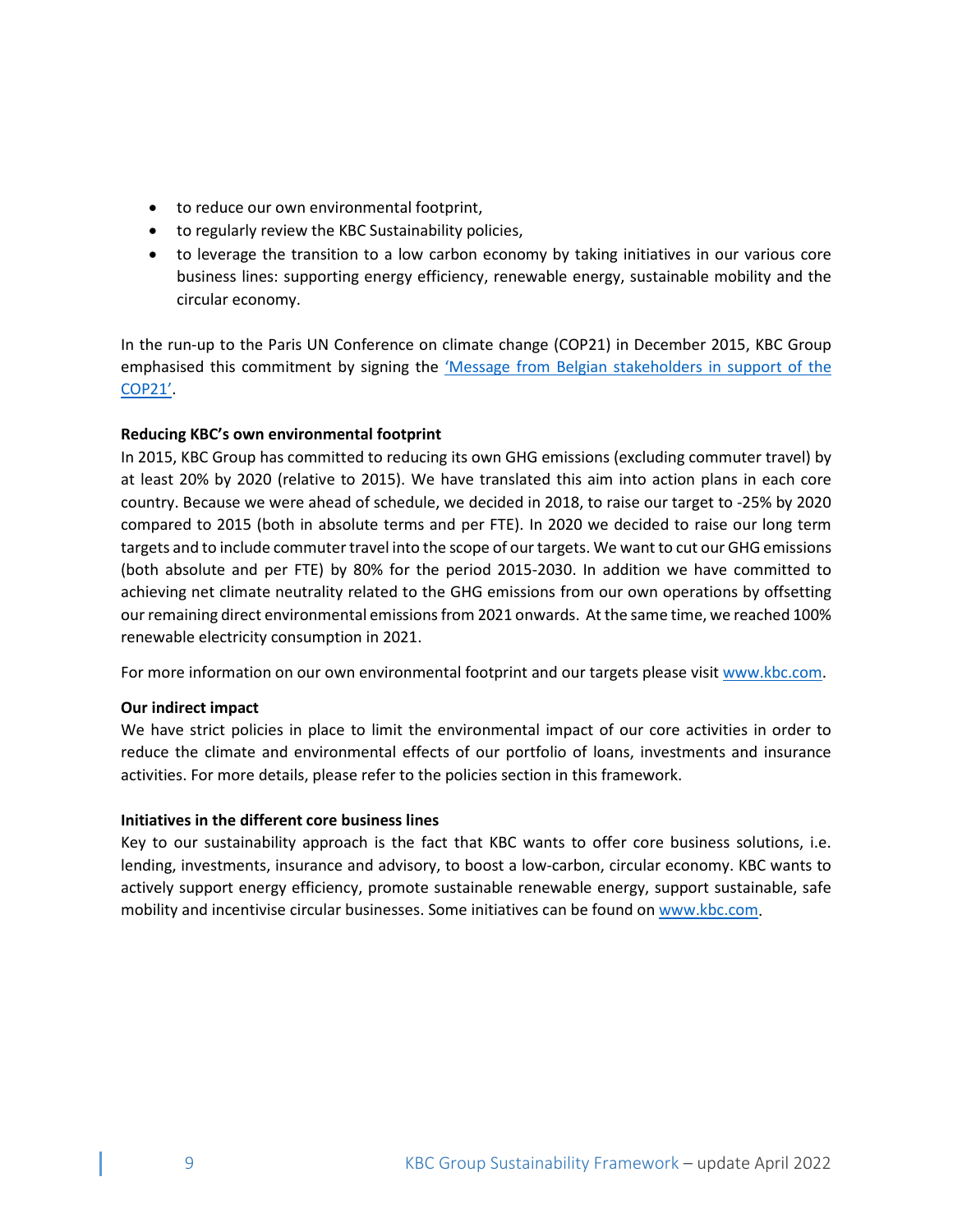### <span id="page-10-0"></span>4.2. Updated and new KBC Sustainability Policies

<span id="page-10-1"></span>Please find below a general overview and summary of the KBC sustainability policies.

#### 4.2.1. Blacklisted companies and activities

Companies involved in controversial weapon systems (e.g., nuclear weapons, cluster bombs and biological or chemical weapons) and UN Global Compact Worst Offenders are included on the KBC Blacklist. No KBC group entity can engage in business transactions with these companies.

For KBC Group, speculative, soft commodity transactions are also blacklisted.

For more information about our Policy on Blacklisted Companies and activities please see ou[r corporate](https://www.kbc.com/content/dam/kbccom/doc/sustainability-responsibility/FrameworkPolicies/CSD_KBCGroupPolicyonBlacklistedCompanies.pdf)  [website.](https://www.kbc.com/content/dam/kbccom/doc/sustainability-responsibility/FrameworkPolicies/CSD_KBCGroupPolicyonBlacklistedCompanies.pdf)

#### <span id="page-10-2"></span>4.2.2. Human Rights

KBC is fully committed to meeting its responsibility to respect human rights throughout the group. To help us achieve this, we apply the 'UN Guiding Principles on Business and Human Rights: Implementing the United Nations "Protect, Respect and Remedy" Framework' – the global standard for preventing and addressing the risk of adverse human rights impacts linked to business activity (further: UNGP Framework).

Human rights are rights inherent to all human beings, whatever our nationality, place of residence, gender, national or ethnic origin, colour, religion, language, or any other status. We are all equally entitled to our human rights without discrimination. These rights are interrelated, interdependent and indivisible.

In particular, KBC Group commits to respect the letter and the spirit of the United Nations Universal Declaration of Human Rights; the OECD Guidelines for Multinational Enterprises; the principles concerning fundamental rights in the eight International Labour Organisation core conventions as set out in the Declaration on Fundamental Principles and Rights at Work; the UN Declaration on the Rights of Indigenous Peoples; the Equator Principles; the UK Modern Slavery Act and other international and regional human rights treaties containing internationally recognised standards by which the business sector must abide. KBC complies with the laws, rules and regulations of every country in which the KBC group operates.

KBC is a signatory of the UN Global Compact Principles, which it implements in its policies to make sure they are applied in all its operations. The UN Global Compact asks companies to embrace, support and,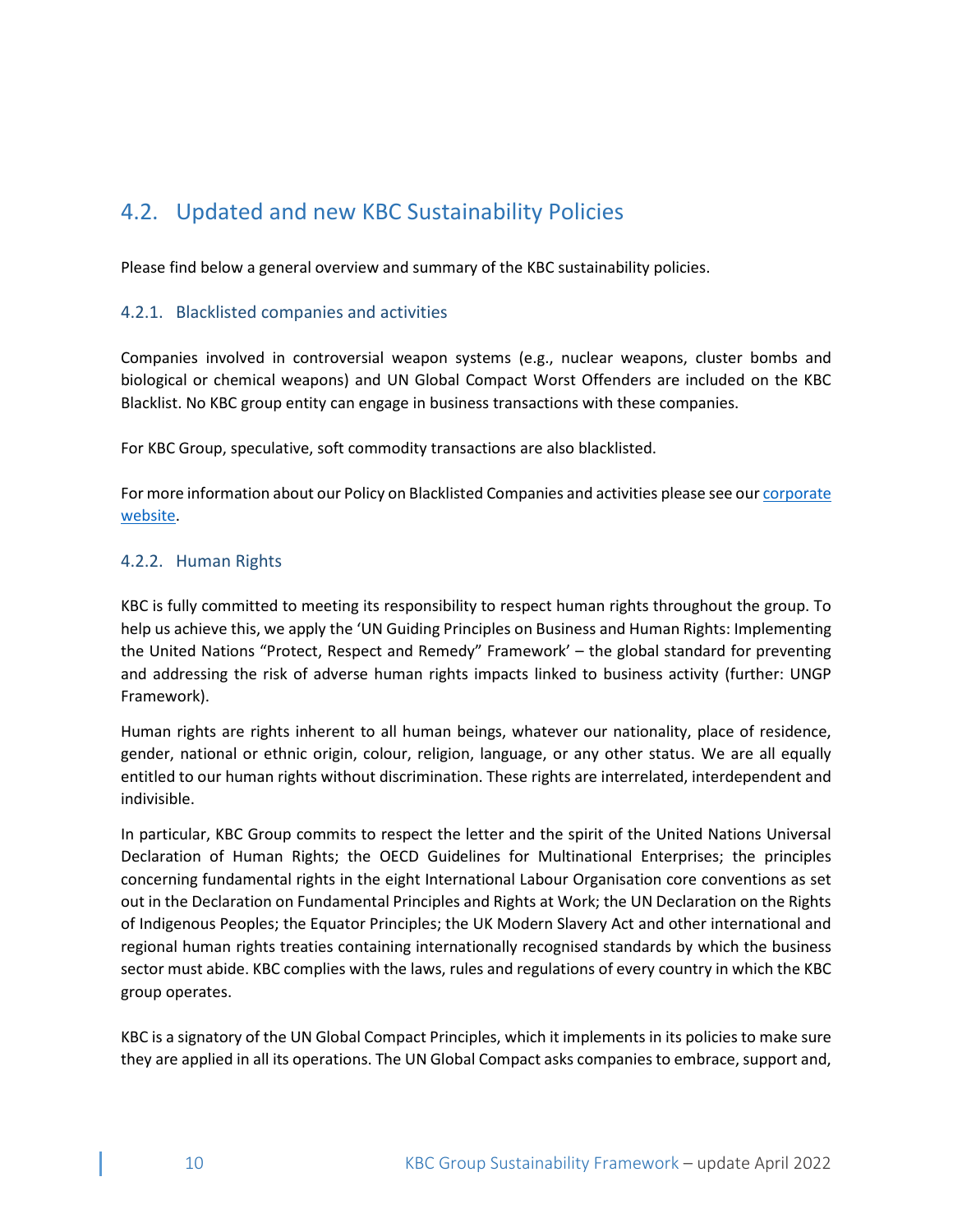within their sphere of influence, enact a set of core values in the areas of human rights, labour standards, the environment and combating corruption. We therefore take these principles into account in our client and supplier assessment.

For detailed information, please refer to th[e KBC Group Human Rights Policy.](https://www.kbc.com/content/dam/kbccom/doc/sustainability-responsibility/FrameworkPolicies/CSD_KBCGroupPolicyonHumanRights.pdf)

#### <span id="page-11-0"></span>4.2.3. Controversial regimes

Next to restrictive measures imposed by international organizations, such as the United Nations or the European Union, or other authorities (please refer to the [KBC Embargo policy](https://www.kbc.com/content/dam/kbccom/doc/sustainability-reponsability/FrameworkPolicies/CSD_EmbargoPolicy_en.pdf) for more details), KBC Group also does not want to be involved in financial activities or supplier relations with or related to the most controversial regimes (governments, public authorities, central and state-owned banks, and state-owned companies). These are regimes that fundamentally violate human rights, lack any form of good governance, rule of law or economic freedom. An exception is made for humanitarian goods.

Based on the input of well-recognised external sources, the Group Executive Committee decides each year what countries are to be included on the KBC list of controversial regimes.

#### <span id="page-11-1"></span>4.2.4. Energy Credit, Insurance & Advisory Services Policy

KBC Group's support for the Paris COP21 Agreement and the 2°C scenario, striving for 1.5°C, is a general reflection of its broader ambition – translated in the KBC Sustainability Strategy – of contributing towards a low-carbon society. This commitment was reinforced in September 2019, when KBC signed the "Collective Commitment to Climate Action". The energy sector is crucial to the transition towards a low-carbon economy, but it will face substantial challenges in this regard, such as securing the energy supply as demand grows and further increasing the share of renewable energy.

KBC's ambition is to gradually increase the share of renewables in the total KBC Energy Credit Portfolio to at least 65% by 2030 at the latest. To help achieve this:

- KBC supports renewable energy, such as hydro, solar and wind;
- KBC will only consider financing biomass and biofuel activities subject to stringent conditions, including careful consideration of environmental impacts.

KBC takes a clear and concrete stance on:

- Activities in the energy sector that KBC no longer wishes to support through lending or providing insurance (see below for exclusions);
- The conditions to be met by each counterparty in non-excluded areas to be/remain eligible for loans or insurance.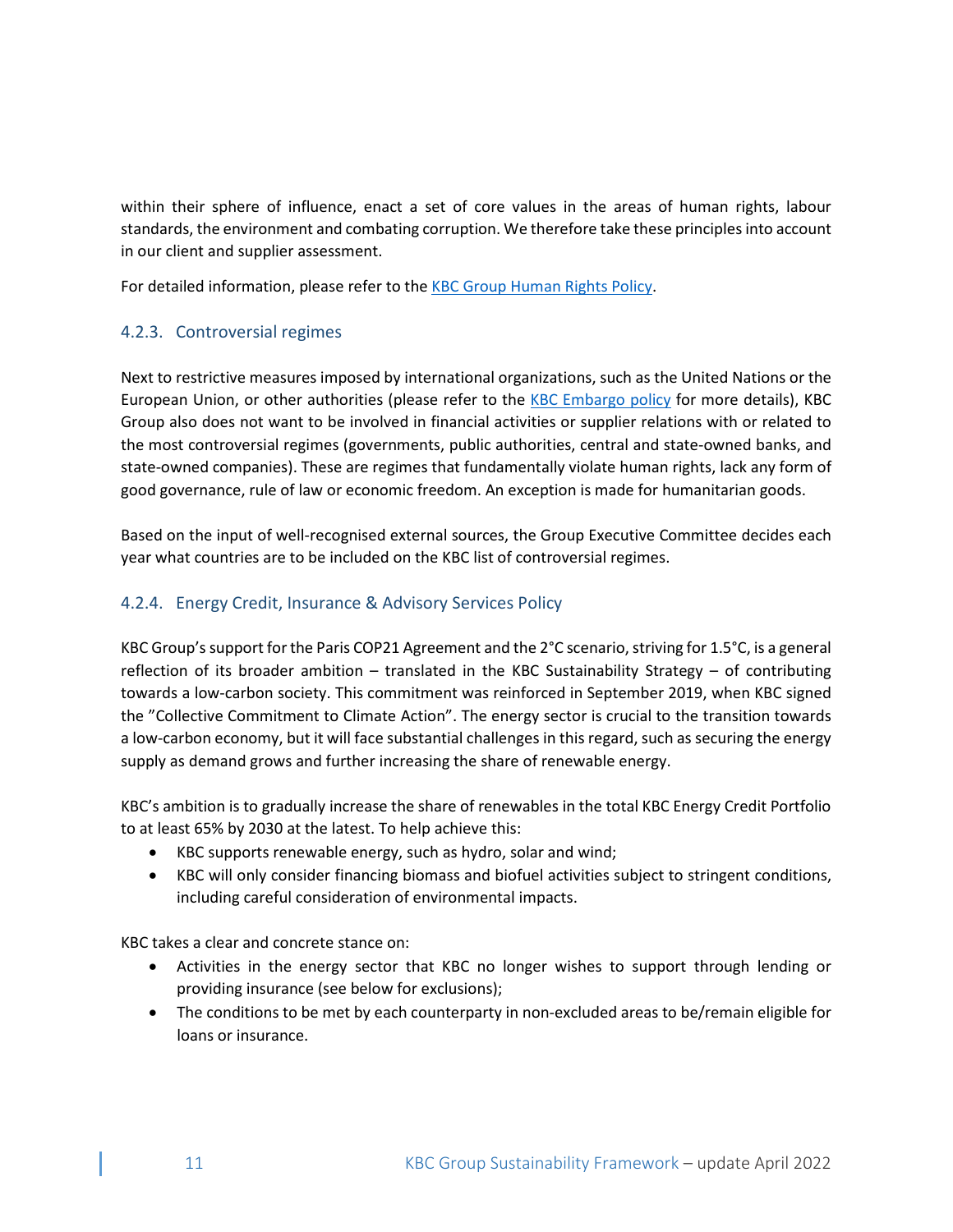The restrictive policies on thermal coal, were further tightened in January 2021 and resulted in a decrease in direct exposure to zero by mid-2021. The pathway to reduce the share of indirect financing of thermal coal to zero by 2030 also became stricter. Since April 2021, we no longer accept new counterparties that are energy companies with any thermal coal capacity and we are exiting from relations with existing counterparties that are energy companies with more than 25% of thermal coal capacity. Furthermore we require all existing counterparties with any thermal coal-related capacity, regardless of whether or not they are energy companies to:

- Submit and publicly commit to realistic and detailed plan explaining how thermal coal is to be completely phased out by 2030 at the latest.
- To commit not to engage in new thermal coal projects, either by increasing existing thermal coal capacity or acquiring new capacity, even if they were to dismantle other capacity at the same time.

The KBC also abstains from financing oil-based electricity generation, exploration and the development of unconventional oil and gas (including Arctic and Antarctic on- and offshore oil and gas, tar sands, shale oil and gas and deep-water drilling). Starting from November 2021, we will also no longer provide direct financing, insurance or advisory services for the exploration and extraction of any new oil and gas fields. In addition vertically integrated energy companies that operate in the field of the extraction of oil and gas are subjected to additional requirements.

For detailed information on our energy policy guidelines, we refer to [the KBC Energy Credit,](https://www.kbc.com/content/dam/kbccom/doc/sustainability-responsibility/FrameworkPolicies/CSD_KBCGroupEnergyPolicy_May2020.pdf) Insurance [& Advisory Services Policy.](https://www.kbc.com/content/dam/kbccom/doc/sustainability-responsibility/FrameworkPolicies/CSD_KBCGroupEnergyPolicy_May2020.pdf)

#### <span id="page-12-0"></span>4.2.5. Arms-related activities

KBC is very reluctant towards involvement of any kind of arms-related activities. However, since the arms industry has a valid role to play in defence and security, KBC is only willing to finance, under strict conditions, companies:

- with very limited arms related activities only (development, production, sale, maintenance, etc. of weapons or arms-related equipment);
- with the additional requirement that these weapons are delivered exclusively to NATO armies or NATO/OECD/ EU police forces or their equivalent; and
- that it is clear that no deliveries are made to countries under UN, EU or US embargo or to nongovernmental armed groups without UN, EU or US support.

Specific financing of a project or investment related to arms is never allowed. **Controversial Weapons**

For KBC Group, controversial weapon systems cover both:

- Weapon systems which are prohibited by international (and national) law
- Weapon systems for which there is a broad consensus that they should be banned.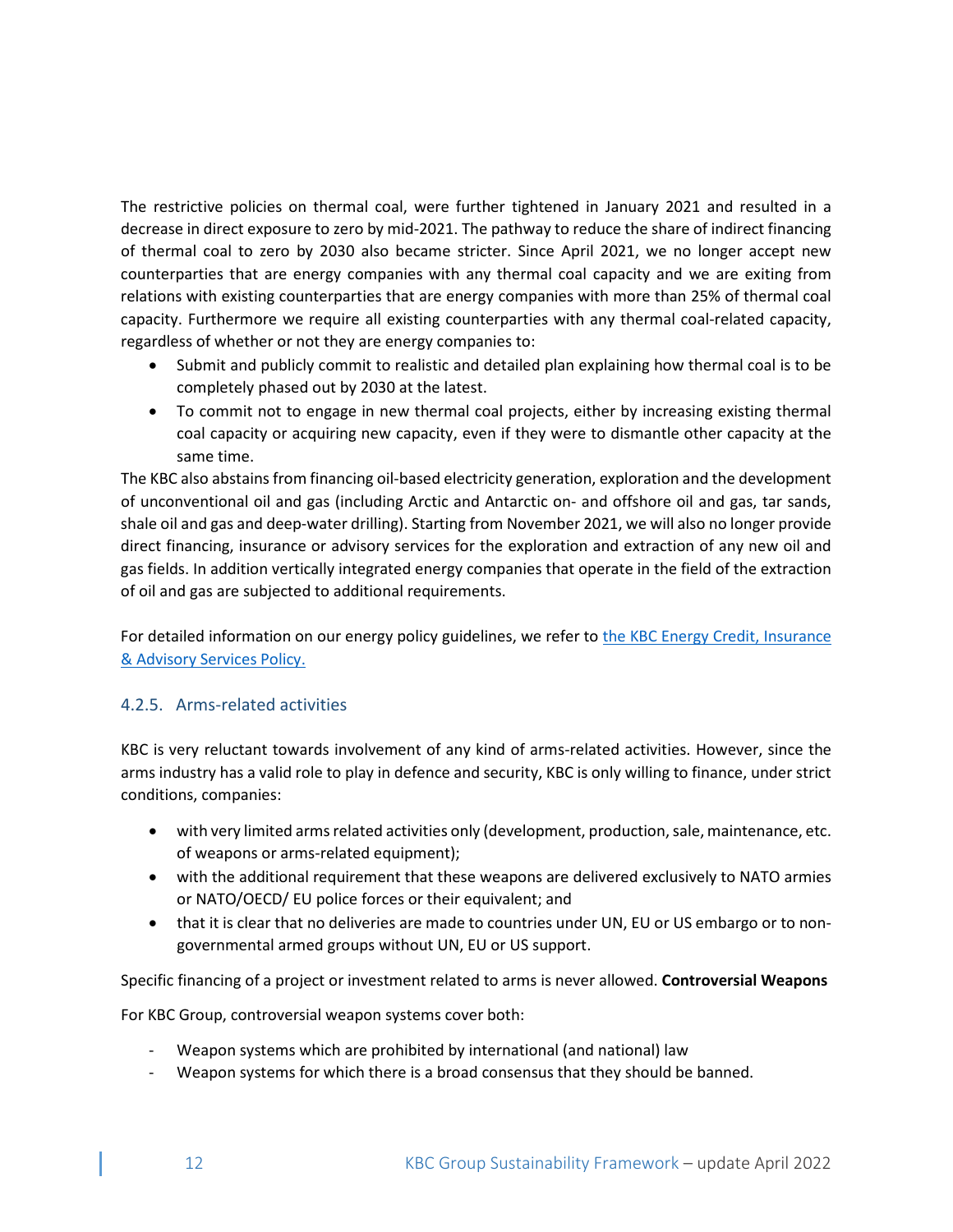These systems include:

- Nuclear weapons as banned by the 2017 UN Treaty on the Prohibition of Nuclear Weapons;
- Cluster bombs and sub-munitions,<sup>1</sup> chemical or biological weapons<sup>[2](#page-13-2)</sup> and anti-personnel mines (including Claymore mines); $<sup>3</sup>$  $<sup>3</sup>$  $<sup>3</sup>$ </sup>
- Weapons containing depleted uranium or white phosphorus (used in incendiary munitions and weapons).

Companies that are assessed to be involved in the production and/or development of controversial weapons are blacklisted by KBC through the KBC Group Policy [on Blacklisted Companies.](https://www.kbc.com/content/dam/kbccom/doc/sustainability-responsibility/FrameworkPolicies/CSD_KBCGroupPolicyonBlacklistedCompanies.pdf)

#### <span id="page-13-0"></span>4.2.6. Biodiversity

KBC acknowledges the importance of biodiversity as it contributes to economic prosperity and human development. Nature is an important supplier of resources to many different economic sectors and offers essential services such as, for example, purification of water, flood protection, pollination and carbon sequestration. For KBC conservation and the sustainable use of biodiversity are preconditions for sustainable development.

But biodiversity is under pressure. The current biodiversity loss is caused by:

- habitat fragmentation, degradation and destruction;
- unsustainable production and consumption, resulting in an overshoot of the Earth's biological capacity to restore from overexploitation of forests, oceans, rivers and soils, and causing pollution and climate change;
- the introduction of invasive species.

Based on the above considerations, KBC has introduced a comprehensive policy on biodiversity, which covers the following areas:

- forests and deforestation;
- protected areas;
- endangered and invasive species;
- fisheries;
- oil and gas;

<span id="page-13-1"></span><sup>&</sup>lt;sup>1</sup>Banned by the Convention on Cluster Munitions (2008).

<span id="page-13-3"></span><span id="page-13-2"></span><sup>&</sup>lt;sup>2</sup>Banned by both the Convention on the Prohibition of the Development, Production, Stockpiling and Use of Chemical Weapons and on their Destruction (Organisation for the Prohibition of Chemical Weapons) and the Convention on the Prohibition of the Development, Production and Stockpiling of Bacteriological (Biological) and Toxin Weapons and on their Destruction (United Nations Office for Disarmament Affairs) <sup>3</sup>Convention on the Prohibition of the Use, Stockpiling, Production and Transfer of Anti-Personnel Mines and on their Destruction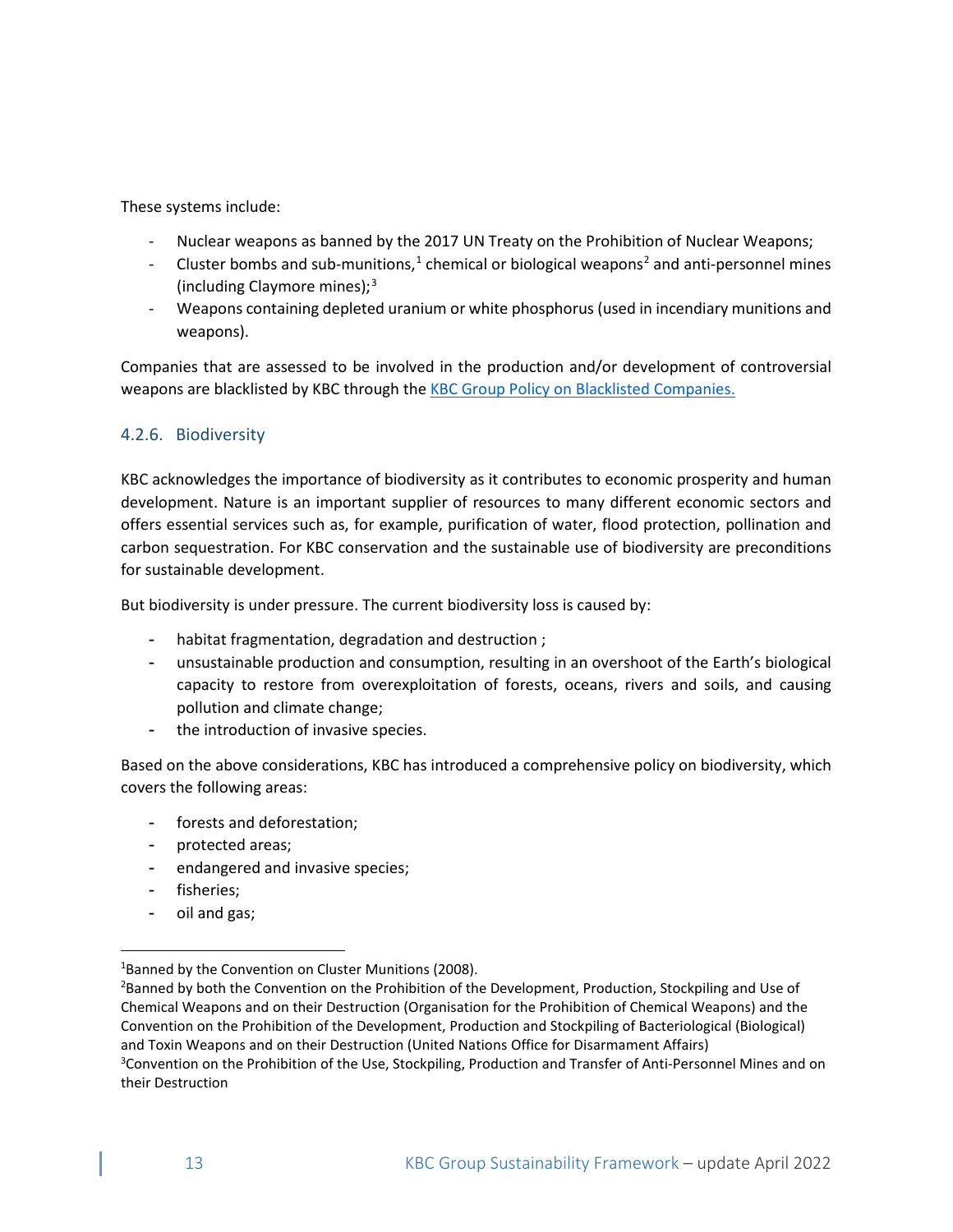- palm oil;
- soy;
- cocoa;
- coffee;
- sugarcane.

For more details, please refer to the [KBC Group Biodiversity Policy.](https://www.kbc.com/content/dam/kbccom/doc/sustainability-reponsability/FrameworkPolicies/CSD_KBCGroupBiodiversityPolicy_May2020.pdf)

#### <span id="page-14-0"></span>4.2.7. Project finance

KBC will not provide financing or advisory services to projects where the client is unwilling or unable to comply with the Equator Principles.

For more information on the adoption of the Equator Principles at KBC Group please visit [www.kbc.com.](https://www.kbc.com/en/corporate-sustainability/limiting-our-adverse-impact/equator-principles.html)

#### <span id="page-14-1"></span>4.2.8. Other socially sensitive sectors

KBC has also set down restrictions on other socially sensitive sectors such as: intoxicating crops, gambling, fur, mining operations, land acquisition and the involuntary resettlement of indigenous people and prostitution**.**

#### <span id="page-14-2"></span>**Cultivation, production, processing or trading/wholesale of addictive and intoxicating crops/products or their essential parts**

The negative effects that the use of addictive and intoxicating product has on our health and the environment cannot be denied. In line with the Tobacco-Free Finance Pledge, KBC applies a strict policy of excluding the tobacco industry from its lending, insurance and sustainable investment activities and to KBC Asset Management's conventional investment funds and KBC's proprietary investment portfolio. The exclusion covers manufacturing, the wholesale trade and trading in addictive and intoxicating products (which also include e-cigarettes).

Alcohol products are not in scope of this policy.

#### <span id="page-14-3"></span>**Gambling activities (including sports- and online gambling)**

KBC rules out finance for companies with a relevant involvement in these activities. Moreover, in cases of a minor involvement in those sectors, KBC is only willing to consider granting finance provided the activities are legal and KBC can be credibly and reasonably assured that the finance will not be used for those specific activities.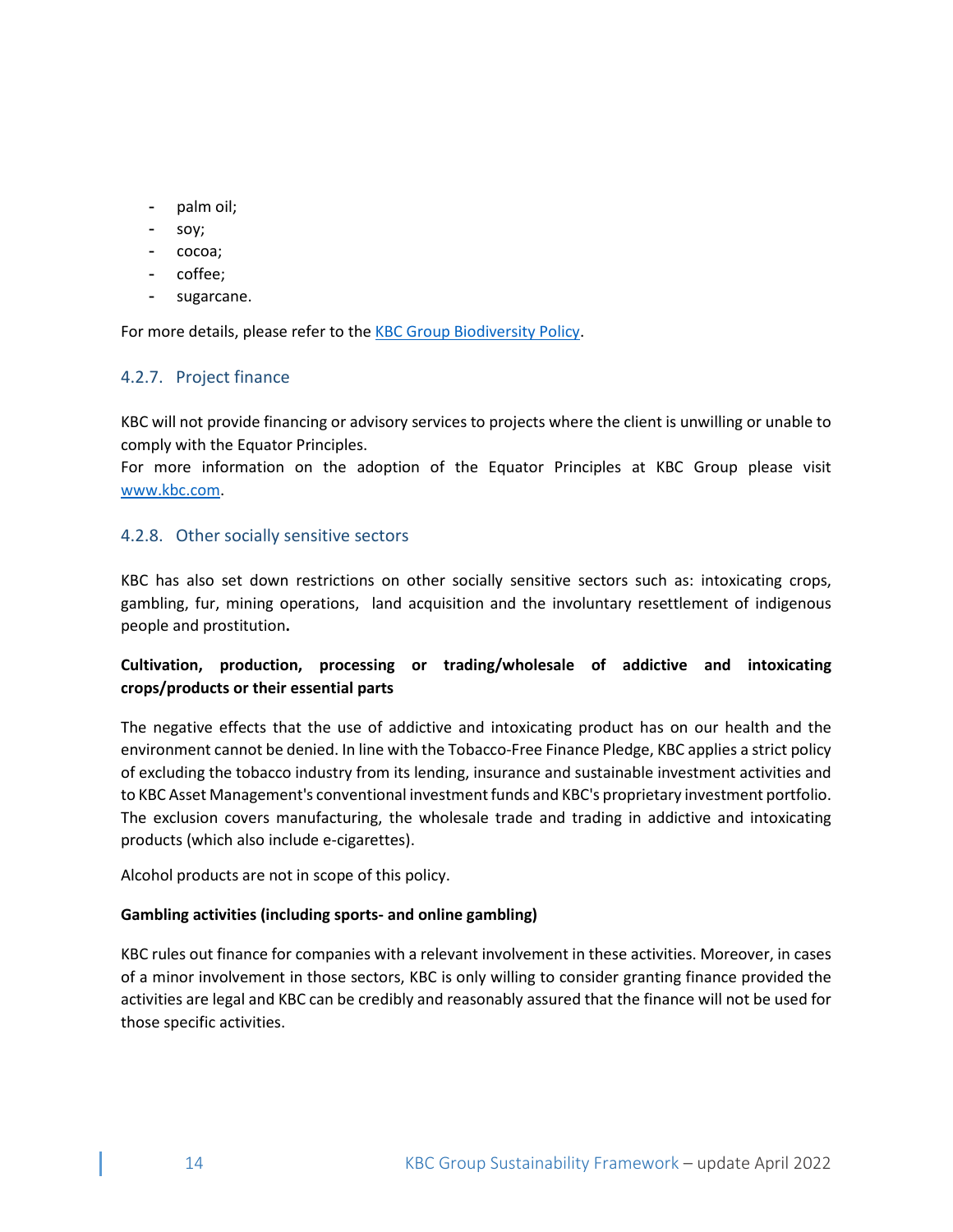#### <span id="page-15-0"></span>**Animal welfare**

KBC recognises that civil society is increasingly concerned about animal welfare and that this concern is general and legitimate. KBC is committed to ensuring that its clients comply with relevant national and international legislation and best practice. To this end, we have developed an Animal Welfare Statement, which sets out our commitment and our approach to avoiding any potential adverse impact on animal welfare through our operations.

KBC is active in several sectors in which animal welfare risks harm. We are involved in activities such as animal husbandry, transport and slaughter of animals and breeding and selling pet animals.

<span id="page-15-1"></span>For more information, please refer to the **KBC Group Animal Welfare Statement**.

#### **Mining operations**

The mining industry provides essential resources to most sectors of the economy, with mining commodities integrated into a broad range of equipment and consumables. The worldwide demand for mineral resources is increasing in both developing and developed countries. At the same time mineral reserves are becoming scarcer and more difficult to access. The industry also supports economic growth in the regions where mining activities take place, through job creation, revenue generation and infrastructure development.

However, mining activities can have a potentially negative impact on the environment and society in terms of community relations, health and safety, land use, ecosystems, waste and bribery and corruption.

KBC acknowledges that the mining sector faces a variety of environmental, social and governance risks that should be balanced against the sector's economic potential. KBC therefore expects clients that are involved in mining activities to take account of these risks in their operations. KBC also expects its clients to operate in accordance with relevant international, regional and national laws, regulations and permits.

For detailed information, please refer to the **KBC Group Mining Policy**.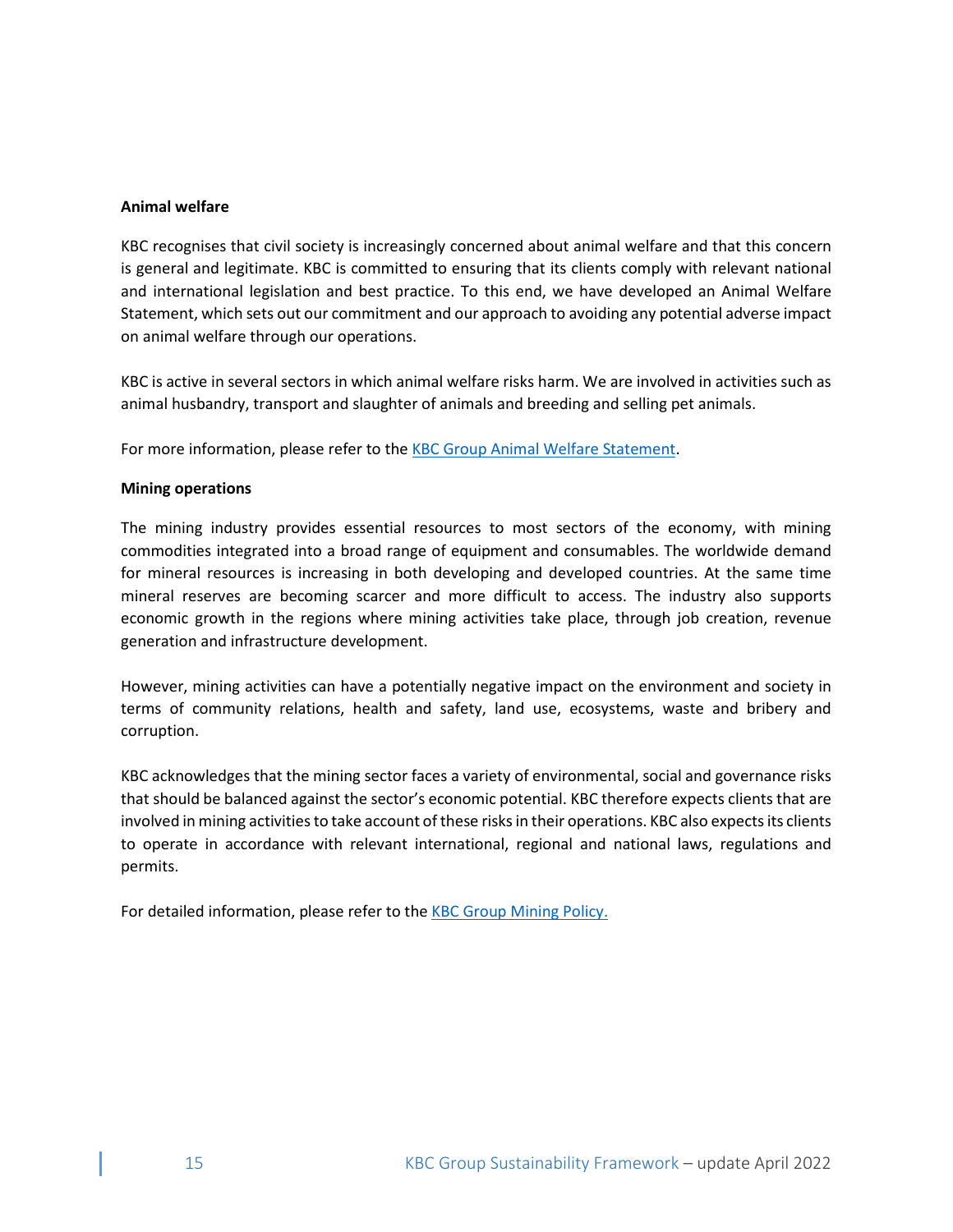#### <span id="page-16-0"></span>**Land acquisition and the involuntary resettlement of indigenous people**

Given concerns about the environmental and social impacts, in particular on the rights of indigenous people and the protection of cultural heritage, KBC is only willing to consider financing such land acquisition where it complies with the "Free and prior informed consent"<sup>[4](#page-16-4)</sup>.

Only projects involving land acquisition of more than 1000 ha outside the OECD and EU are within the scope of this restriction.

#### <span id="page-16-1"></span>**Prostitution**

<span id="page-16-2"></span>KBC Group does not finance any prostitution-related activities.

#### 4.2.9. Scope of restrictions

The general policies in this section (KBC Blacklist, Human Rights, Controversial Regimes) will apply to the largest extent possible to all business units within the KBC group, also including our proprietary assets. The sector policies will apply group-wide to our relevant core business activities of lending (via the KBC Credit Risk Standards on Sustainable & Responsible Lending), insurance (via the KBC Policy on Sustainable & Responsible Insurance) and advisory services (via the KBC Policy on Sustainable and Responsible Services<sup>[5](#page-16-5)</sup>)

### <span id="page-16-3"></span>4.3. A complete offer of socially responsible investments

KBC is a pioneer and one of the largest players in Belgium in sustainable and socially responsible investing. We want to give our clients the opportunity to invest in sustainable companies and countries that recognise their social and environmental responsibility. This allows us to jointly contribute to a more sustainable society and to help limit the adverse impact that businesses have on society.

For more detailed information on socially responsible investments, please visit [www.kbc.com.](https://www.kbc.com/en/investments)

#### **Proxy voting**

KBC Asset Management pursues an active policy of proxy voting and engagement. By exercising the rights attached to shares held by the investment funds and by making its voice heard at the annual

<span id="page-16-4"></span><sup>&</sup>lt;sup>4</sup> Free, Prior and Informed Consent (FPIC) expresses the principle that a community has the right to give or withhold its consent to proposed projects that may affect the lands they customarily own, occupy or use otherwise. A specific consent procedure guarantees FIPC. Sometimes FIPC is a condition to obtain the official permits to operate activities that could endanger indigenous people.

<span id="page-16-5"></span><sup>&</sup>lt;sup>5</sup> The policy applies to all advisory services provided by KBC Securities and to similar services provided by KBC entities in Central Europe.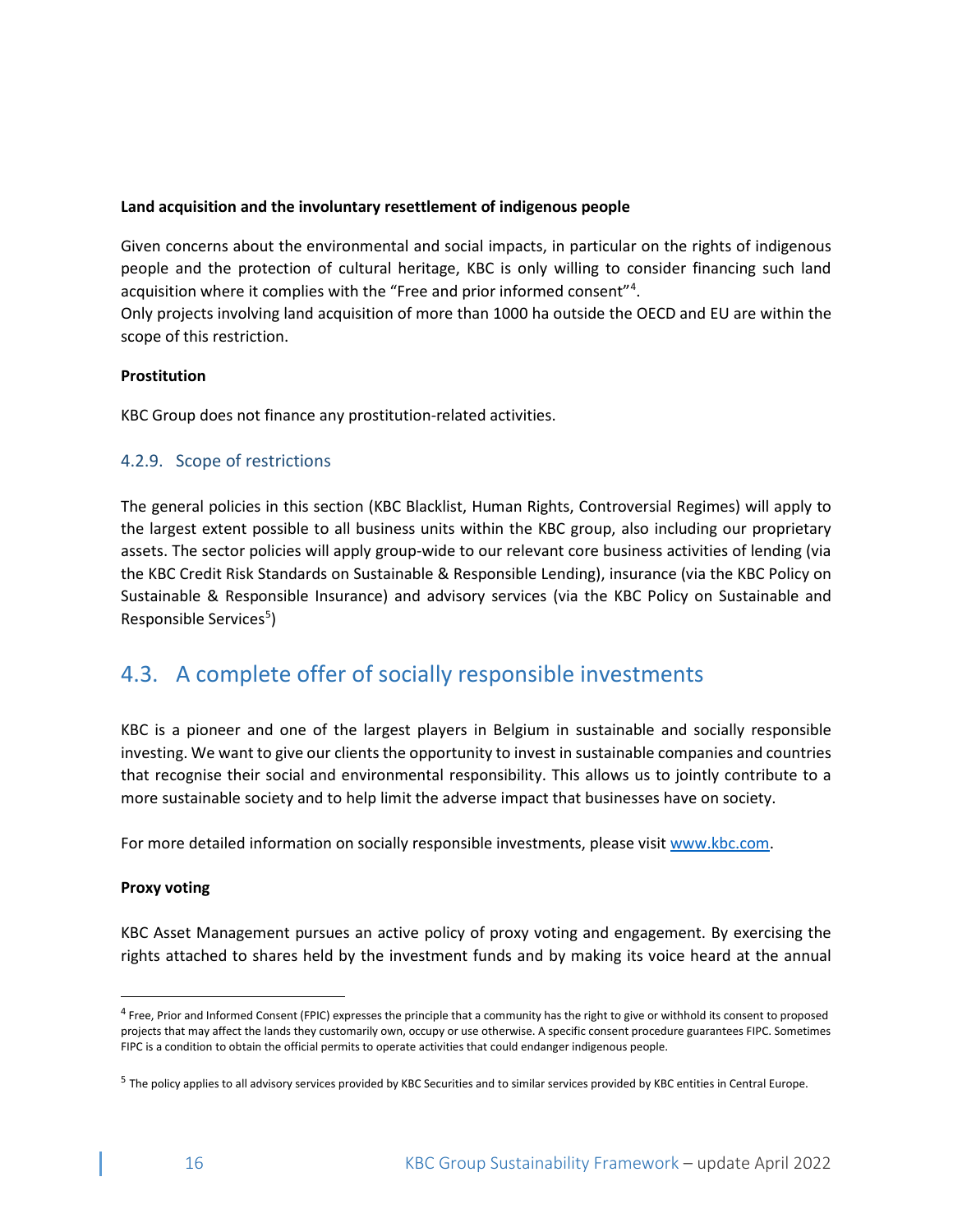general meetings of these companies, KBC aims to defend the interests of its clients and investors. KBC Asset Management applies this active voting policy to several different themes, recognising that business, corporate governance and sustainability issues all determine the value of a company in the medium and long terms. All these factors can have a significant impact on value creation or the return enjoyed by clients and investors.

For more information on KBC's sustainable and responsible investments, feel free to visit Socially responsible investment - [KBC Banking & Insurance](https://www.kbc.be/retail/en/investments/socially-responsible-investment.html)

## <span id="page-17-0"></span>5. OUR PEOPLE

Our employees represent our 'human capital' and are one of the main drivers to creating value as a bank-insurer. By focusing on recruitment, management and development of our employees, we seek to give them the opportunity to make best possible use of their talent and experience and adapt to our fast-changing world. We encourage all our employees to behave in a way that is responsive, respectful and result-driven. It is our ambition to truly involve all staff in realising the sustainability ambition.

<span id="page-17-1"></span>For more details on our approach, please visit the ['Our people'](https://www.kbc.com/en/our-people) a section of our corporate website.

### 6. STAKEHOLDER ENGAGEMENT

We engage with all of our stakeholders to define what is material to both our stakeholders and KBC and how we can create value. We use a variety of channels for open, transparent sustainability communication and dialogue with our stakeholders. They include the annual Report to Society, the Annual Integrated Report, the Sustainability Report, the [CSR e-mail box,](mailto:csr.feedback@kbc.be) the corporate website and any other channels suitable for this purpose.

On regular basis, we conduct stakeholder surveys in all our countries in order to discover what it is that is important to our stakeholders and thus meet their expectations. The results from the questionnaire are published in a materiality matrix and used as guidance for new, future and existing projects.

For more information on stakeholder engagement at KBC Group, please visi[t www.kbc.com.](https://www.kbc.com/en/intro)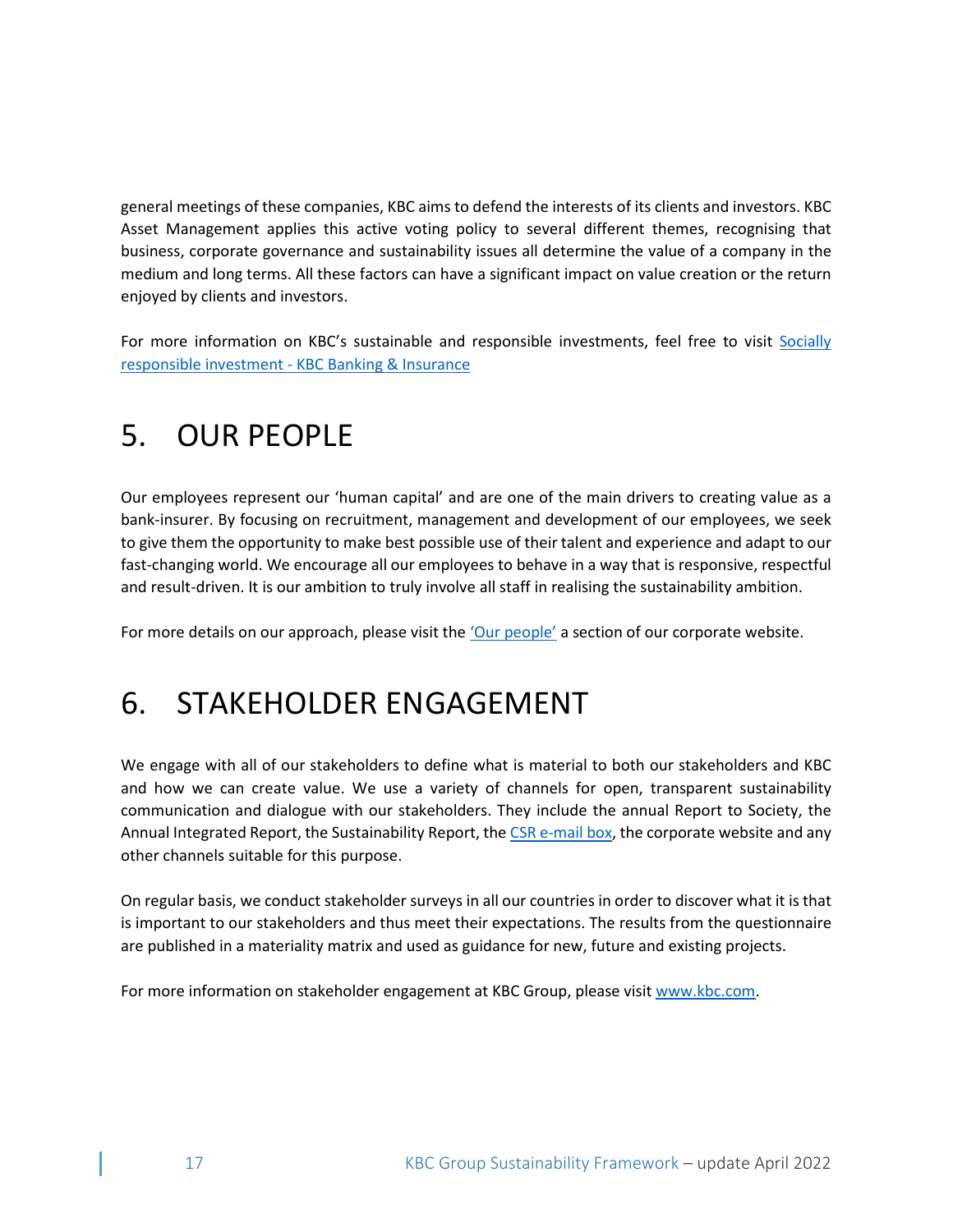## <span id="page-18-0"></span>7. SUSTAINABILITY GOVERNANCE

#### **Sustainability governance as driver for implementation of KBC's Group Sustainability Strategy**

We have anchored sustainability at the different levels within our group, guaranteeing that it receives attention from the highest decision-making bodies while also being broadly integrated into our operations.

A simplified overview is provided below. For more details and our specific governance in respect of climate change, we refer to our [KBC Group Sustainability Report 2021.](https://www.kbc.com/content/dam/kbccom/doc/sustainability-responsibility/PerfRep/2021/csr-sr-2021.pdf)

**The Board of Directors** is regularly briefed by the Executive Committee on the sustainability strategy, including its policy on climate change, as well as other relevant sustainability issues such as gender diversity. Since climate-related risks have been classified as a top risk, the Risk and Compliance Committee monitors sustainability risks closely. The Board evaluates the implementation of the sustainability strategy using a Sustainability Dashboard and expresses its opinion on major changes to sustainability policies.

**The Executive Committee** is the highest level with direct responsibility for sustainability, including policy on climate change. It ratifies the decisions of the Internal Sustainability Board and the Sustainable Finance Steering Committee.

**The Internal Sustainability Board** (ISB) is chaired by the CEO and comprises senior managers from all business units and core countries, the CFO and the manager of the Corporate Sustainability department. It is the most important platform for managing sustainability at group level and takes decisions on all matters relating to sustainability.

**The Corporate Sustainability department** has a direct link to the CEO and is responsible for developing, implementing and supervising the sustainability strategy. It reports to the ISB and prepares the Sustainability Dashboard.

**The Sustainable Finance Steering Committee** supervises the Sustainable Finance Programme and is chaired by the CFO. It reports to the Executive Committee and the Board and maintains contact with the ISB.

**The Sustainable Finance Programme Core Team** is headed by a programme manager from the Corporate Sustainability department and is made up of specialists from Finance, Credit Risk, Risk and Data Management as well as sustainability experts. It integrates the climate approach within the group and supports the business side in developing climate resilience in line with the TCFD and the EU action plan.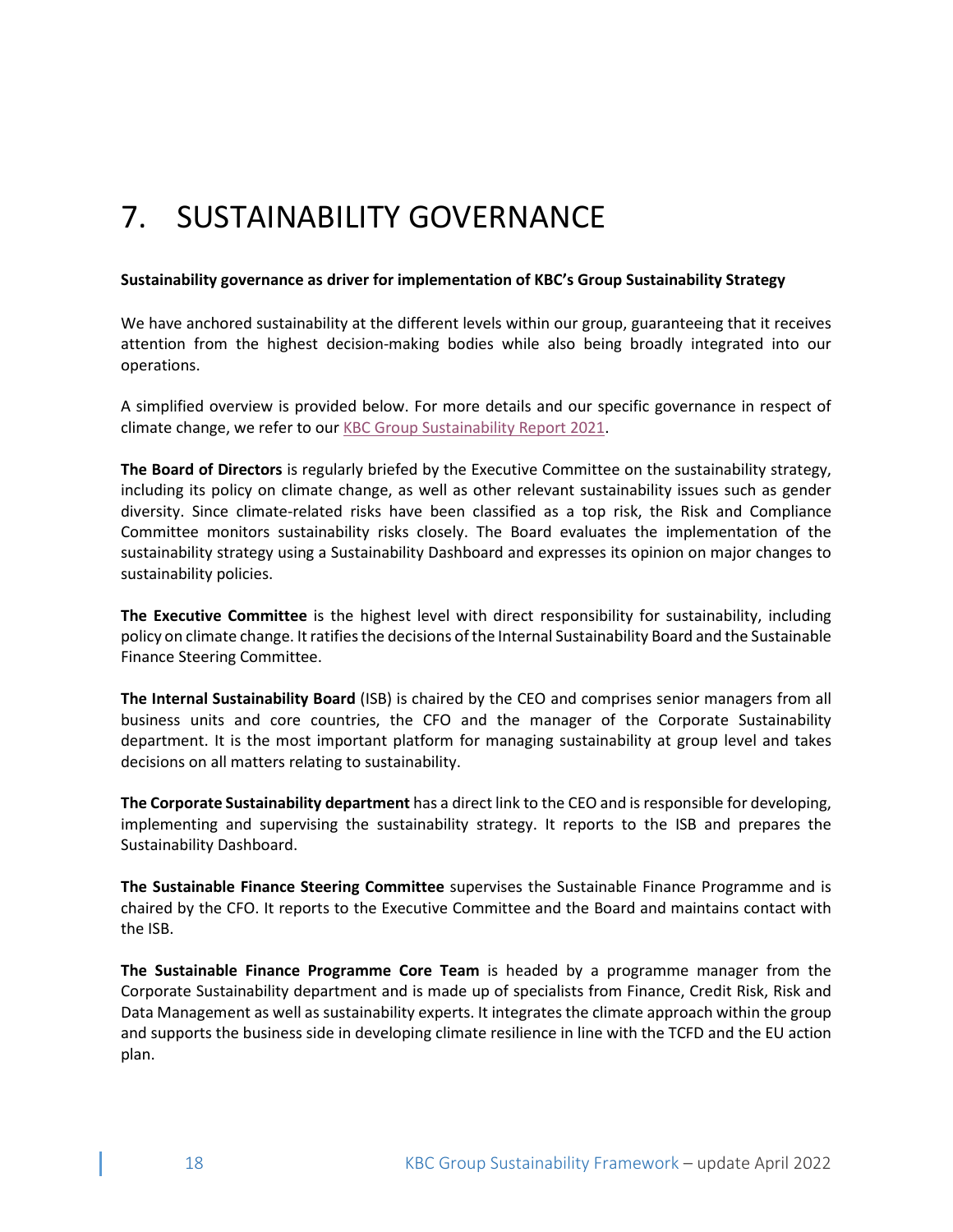**Corporate Sustainability Country Coordinators**in each core country are responsible for integrating the ISB's decisions and the goals of the Sustainable Finance Programme. This ensures that all core countries are sufficiently involved in both the strategic discussions and the implementation of the group-wide sustainability policy.

**Country Sustainability departments and CSR Committees** in each of our core countries are organised in such a way as to support their senior managers, who sit on the Internal Sustainability Board, and the Corporate Sustainability Country Coordinator in integrating our sustainability strategy and organising and communicating local sustainability initiatives. Among other things, the employees and committees involved also supply and validate nonfinancial information.

**The external advisory bodies** advise KBC on different aspects of sustainability and consist of experts from the academic world. **An External Sustainability Board** advises the Corporate Sustainability department on sustainability policy and strategy. **An SRI Advisory Board** supervises the screening of the socially responsible character of KBC Asset Management's SRI funds.

## <span id="page-19-0"></span>8. KBC SUSTAINABILITY DASHBOARD

We monitor progress in the implementation of our sustainability strategy through our 'KBC Sustainability Dashboard'.

The KBC Sustainability Dashboard incorporates parameters that allow us to track the status of sustainability within the KBC group and to make adjustments when necessary. The Executive Committee and Board of Directors assess the evolution of these parameters twice a year.

The KBC Sustainability Dashboard is reviewed on a regular basis to keep pace with the changing environment, requirements and regulations and to ensure that we are appropriately focusing on the relevant themes.

Below you can find a helicopter view of the KBC Sustainability Dashboard, which is structured around the four principles of our corporate strategy and reflects our sustainability ambitions.